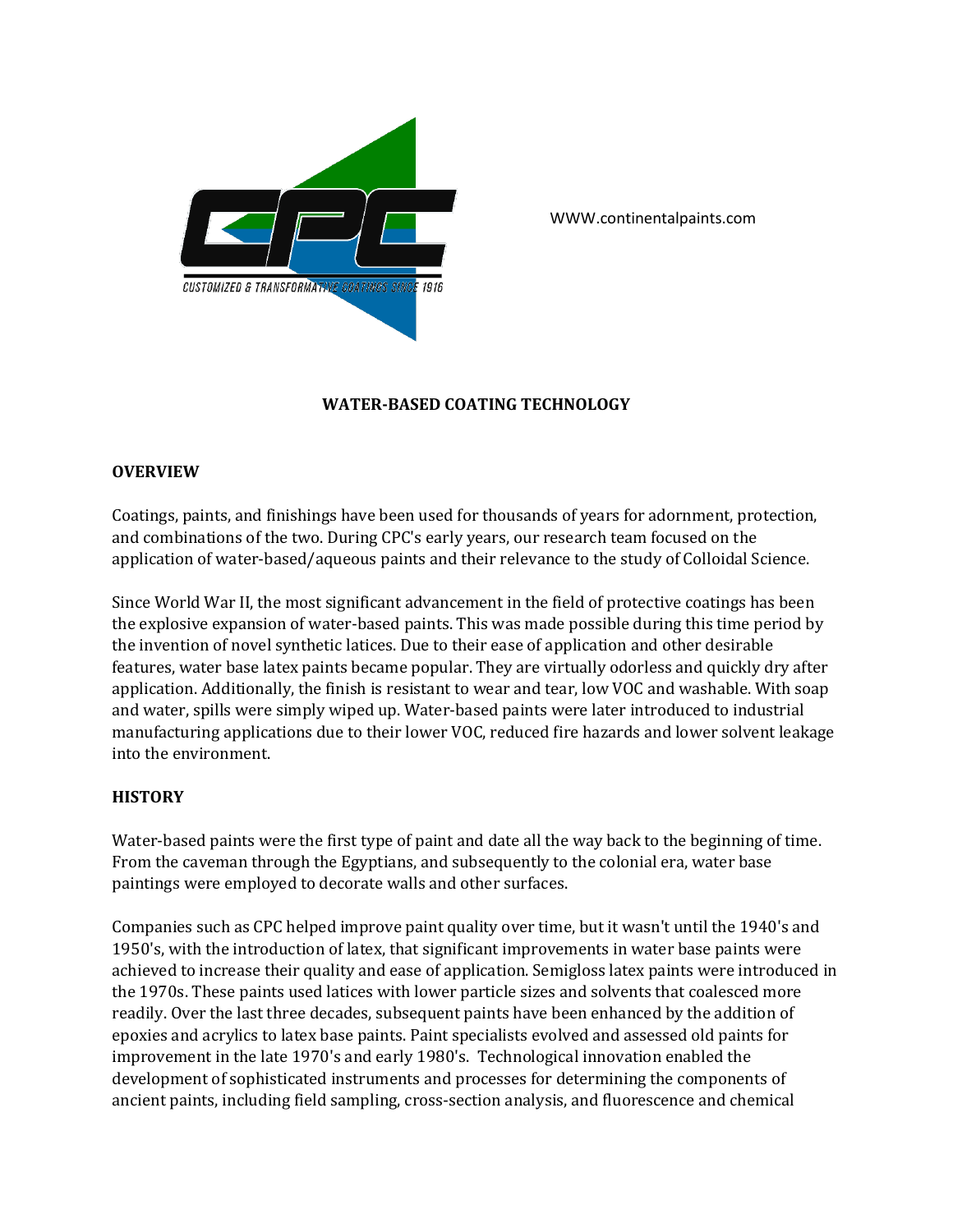staining.

Additionally, they incorporated field observations with written documentation, oral research, and visual information regarding paints. Numerous chemicals in water paints have been discovered to be environmentally toxic, including lead and other heavy metal compounds. Such harmful materials have been removed from modern water-based paint formulas.

# **THE COLLOIDS SIGNIFICANCE**

Colloids is a mixture in which one substance consisting of microscopically dispersed insoluble particles is suspended throughout another substance

The water-based paints CPC employed in the past are certainly a part of history, both technologically and commercially. Colors in paint are a direct reflection of the time period. Waterbased or "aqueous coatings" are broadly classified as water-soluble, water-dispersible, or waterreducible. These can be further classified into solution and dispersion types. Because the terms colloids and suspensions are deemed arbitrary, we can include them in the term solution. These are the factors to consider: Solutions have a diameter of less than 0.001 micron, Colloids have a diameter of between 0.001 and 0.2 micron, and Suspensions have a diameter higher than 0.2 micron. 3 Colloids are two-phase systems, and their interfaces are of interest. Numerous contact combinations occur between solids, liquids, and gases. The vehicle or binder is dissolved in water for water-soluble coatings/paintings. Because the binder is water soluble, it will remain so until it is transformed to an insoluble state via a process such as polymerization.

Water-soluble coatings exhibit a variety of characteristics, both positive and negative.

Certain benefits include the following:

- 1. Simple formulations-pigment, vehicle, and water-that do not require catalysts or defoamers.
- 2. Ease of manufacture—can be produced in the same manner as conventional solvent-based paints, with pigment ground directly into the carrier.
- 3. Consistent film thickness—consistent film thickness comparable to that produced by conventional solvent systems

The high pigment binding and gloss-achieved by this method are comparable to those found in traditional systems. With a pigment/binder ratio of 1:1 or above, a high gloss can be achieved. Coatings based on water-soluble systems exhibit excellent stability and may be pumped via a variety of different types of equipment. After prolonged usage, the dip tank or spray equipment has a low proclivity for peeling or clogging. Paints can be repeatedly frozen and thawed without causing damage to the liquid paint.

Certain drawbacks include the following: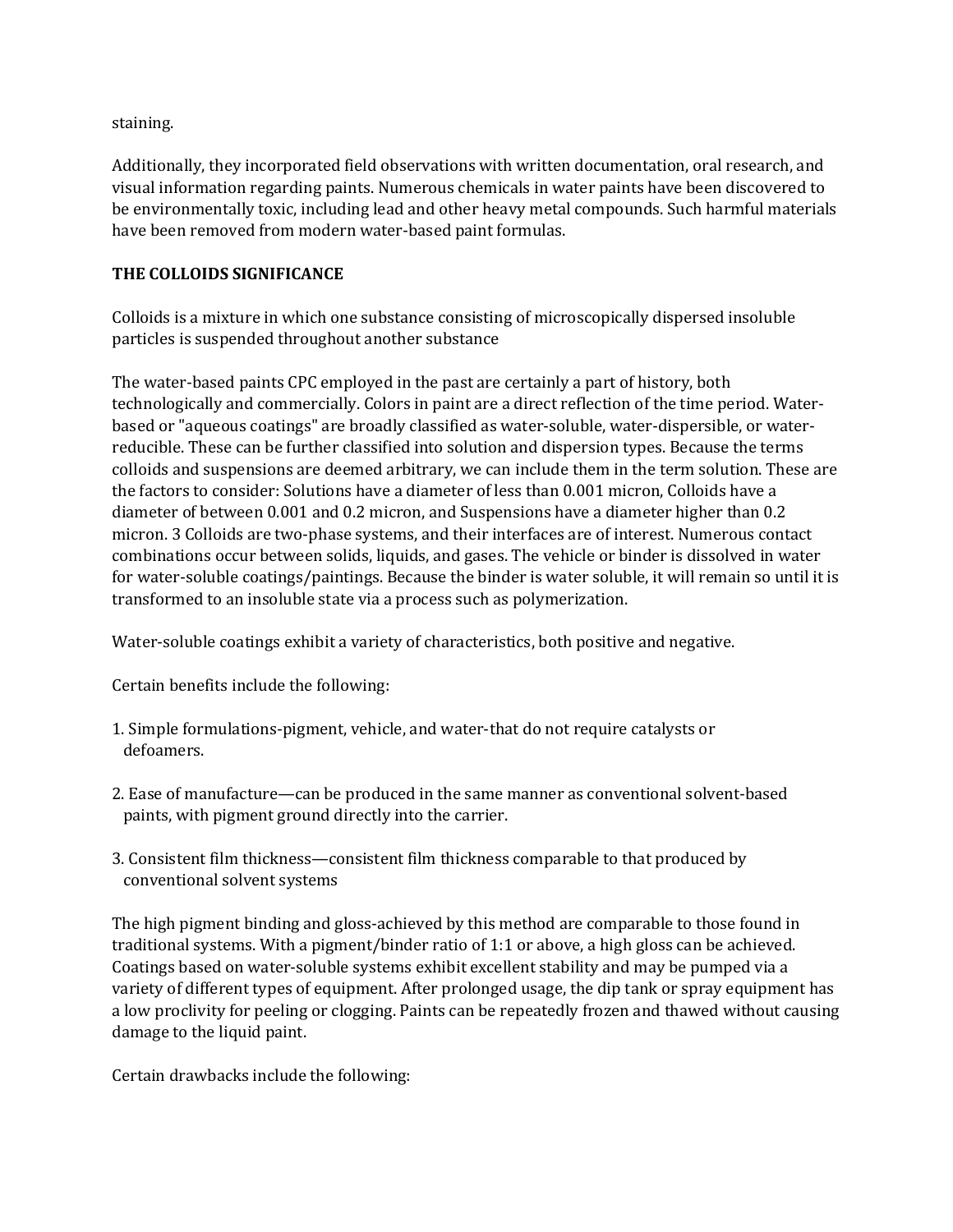- 1. Materials in limited supply—there are only a few materials of this type accessible.
- 2. Water resistance is a problem for many air-drying water-soluble materials.
- 3. Heat is required to transform many water-soluble systems to their watersoluble state

Water-dispersible paints, the second category of water/aqueous paints, likewise have their advantages and disadvantages. The vehicle in this sort of coating is made up of tiny particles suspended in water. Particles with a diameter of 0.1 to 10 microns are used.

The following are some of the benefits.

- 1. High molecular weight polymers- It is feasible to employ high molecular weight polymers that exhibit exceptional features such as color retention, water resistance, chemical resistance, and mechanical strength.
- 2. Air drying—aerosol drying produces excellent coatings.
- 3. Excellent holdout—on a variety of surfaces, including porous ones

Following are some disadvantages:

- 1. Complicated- due to the heterogeneous nature of dispersion systems, they are complicated in makeup since they comprise pigment, latex, thickeners, defoamers, and a variety of other components.
- 2. Special Manufacturing more conventional than regular coatings manufacturing
- 3. Stability- emulsions have a moderate mechanical stability. Excessive handling might result in the disintegration of an emulsion. Alternating freezing and thawing create a pause.
- 4. Heterogeneous- since an emulsion coating comprises water-soluble thickeners and surfactants, the emulsion film is not truly continuous and is permeable to a certain amount.

Water-reducible coatings comprise the third class of aqueous coatings. These materials can be synthesized by combining ordinary solvents and a surfactant. These can then be diluted with water before to application. The properties of this paint are in between solvent-based and water-based. Even though it includes some flammable solvents, provided sufficient water is present, the liquid paint will not burn when exposed to a flame.

While all three types of water-based coatings are widely utilized, water-soluble paints are the most prevalent. Water-based coatings are quite popular due to the remarkable physical qualities of water and a variety of other benefits such as low cost, low VOC, nonflammability, odor reduction, and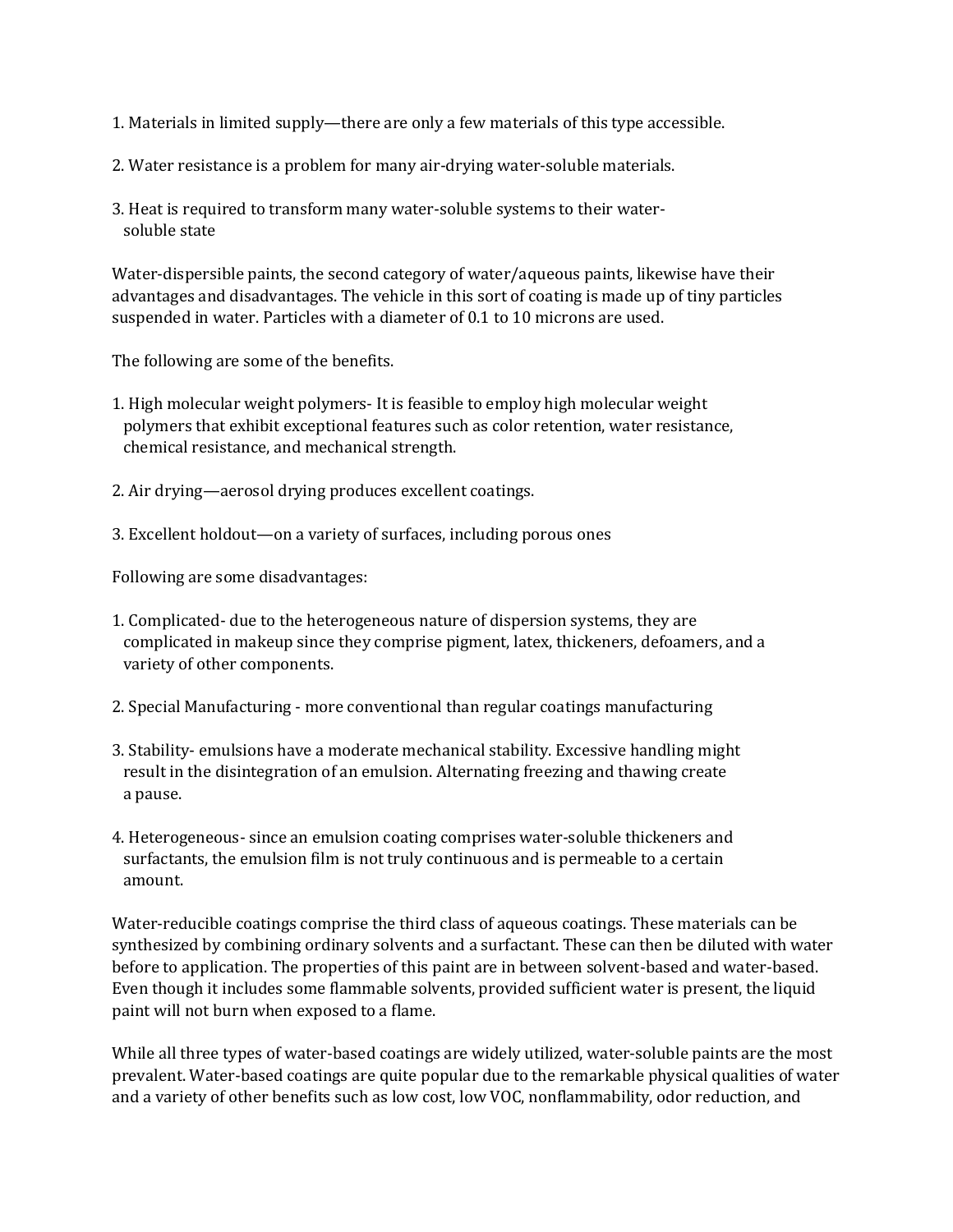nontoxicity. Along with these benefits, there are a few drawbacks, including the difficulty of adjusting wetting, flow, and drying.

# **WATER-BASED APPLICATION METHODS:**

## BRUSH

By and large, all brush-applied coatings are air-drying, with the most prevalent application areas in the residential and commercial construction industries. Brush application is one of the oldest methods of applying paint and, despite today's demand for better production rates with the least amount of work, a sizable number of paints are still applied using a brush.

Brushes are made with larger air spaces between the bristles at the tip than at the stock, which allows for a greater amount of paint to be held in the brush's lower half. They are often made of horsehair and, more recently, specific nylon fibers, albeit the finest are made of Chinese hog bristles. These brushes feature splayed or split ends, which allows the brush to make a much larger contact with the surface and spread the paint more evenly.

One significant advantage of brushing on a protective primer when painting structural steel is that any little surface contamination by oil or rust will be removed by brushing spray-applied coatings over these surfaces.

The primary benefits of applying with a brush are as follows:

- 1. Versatility
- 2. Suitability for variable-environment use
- 3. The operator maintains complete control over the amount of paint used;
- 4. Reduced paint waste

The primary disadvantages are that it is slower and more labor intensive than a number of other wet-paint application techniques.

### SPRAY

Around 1907, furniture producers introduced the coatings spray gun, which was quickly adopted by the automobile sector. With the introduction of nitrocellulose lacquers in the early 1920s, spray application was broadened.

Spray application's fundamental premise is to atomize the paint and direct it onto the surface to be coated. Additionally, pressurized air, flow control valves, filter systems for removing dirt, oil, and water from the air supply, and containers for the paint supply are required. Containers for paint supply range in size from 250ml cups linked to the gun to remote 500-liter pressure pots located some distance away from the spray guns.

The following are the primary advantages of traditional spray guns: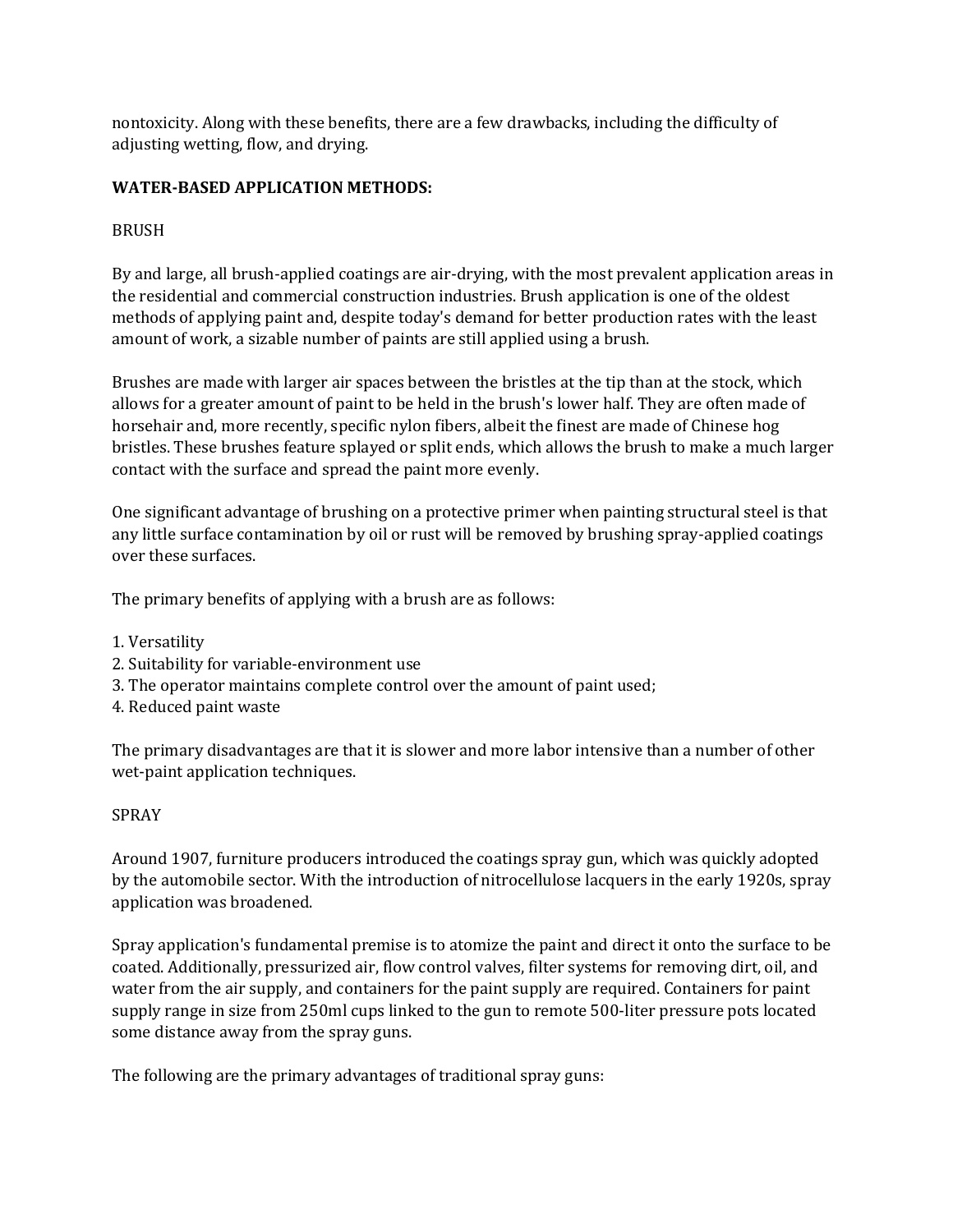#### APPLICATION SPEED

The degree to which operators have control over the thickness of the deposited coating and the character of the finish. This is seen in industrial production finishing, where expert spray operators can accommodate differences in the color and texture of the metal substrate by adjusting the amount of coating applied to it.

When the trigger is pulled back, the air valve is opened to allow "dusting" air to enter. As the trigger is retracted farther, it disengages the needle valve in the fluid nozzle, allowing paint to exit the gun and be combined with compressed air in a tubular stream. This process is referred to as first-stage atomization and occurs directly outside the nozzle.

Within 10mm of travel, a second stage of atomization occurs, in which the paint is changed from a tubular stream to a flat spray pattern via a burst of compressed air from each side of the air nozzle horns.

#### **THEORETIC APPLICATIONS TO WATER-BASED INDUSTRIAL COATINGS**

The creation of films from dispersions is more complicated than that of solutions. By contrast, polymer dispersion consists of a distinct polymer phase spread in a liquid media in the form of individual spheres. On a macular level, such a system is not homogeneous. As water evaporates or is absorbed into the porous substrate, the spherical polymer particles become increasingly near until they contact. Then, deformation of the spheres is required to generate a continuous polymer film devoid of voids. This requires the presence of a driving force of sufficient magnitude to overcome the polymer spheres' resistance to the shape change. Under induced stress, hard polymers will resist deformation extremely well, but rubbery polymers will deform more rapidly. The ability of a dispersed polymer to form films is related to its deformability. If the polymer is too hard to deform, no film forms and a powdery or spongy structure remains when the water evaporates. Water's capillary pressure exerts forces on the dispersed particles, drawing them closer. This pressure is comparable to that created when two glass plates are separated by a small layer of water. When two or more spheres are wetted by the intervening aqueous phase, comparable forces exist. This pressure builds when the water evaporates, and the spheres collide. When the spheres come into contact, the evaporation of the water exerts pressure on the spheres, deforming them. This results in the formation of a film.

The film development process is influenced by a variety of elements, some of which are environmental, some of which are physical, and some of which are compositional. Another such component that affects the development of films is time. A sufficient length of time is essential for the film to properly form. Controlling water evaporation will affect the coalescence of the emulsion film. The relative humidity regulates the evaporation rate, and the porosity of the substrate also influences how quickly the water evaporates off the film. Temperature is one of the environmental (physical) conditions that affect the creation of the film. The temperature at which the coating is applied is critical for film formation. Temperature influences the hardness of the polymer, which has an effect on its fusibility. The temperature cannot go below the freezing point of water as the ultimate limit. For the physical influence on film formation, the physical state of the emulsion is critical. Generally, the smaller the particle size, the easier it is to make a nice film. For instance,